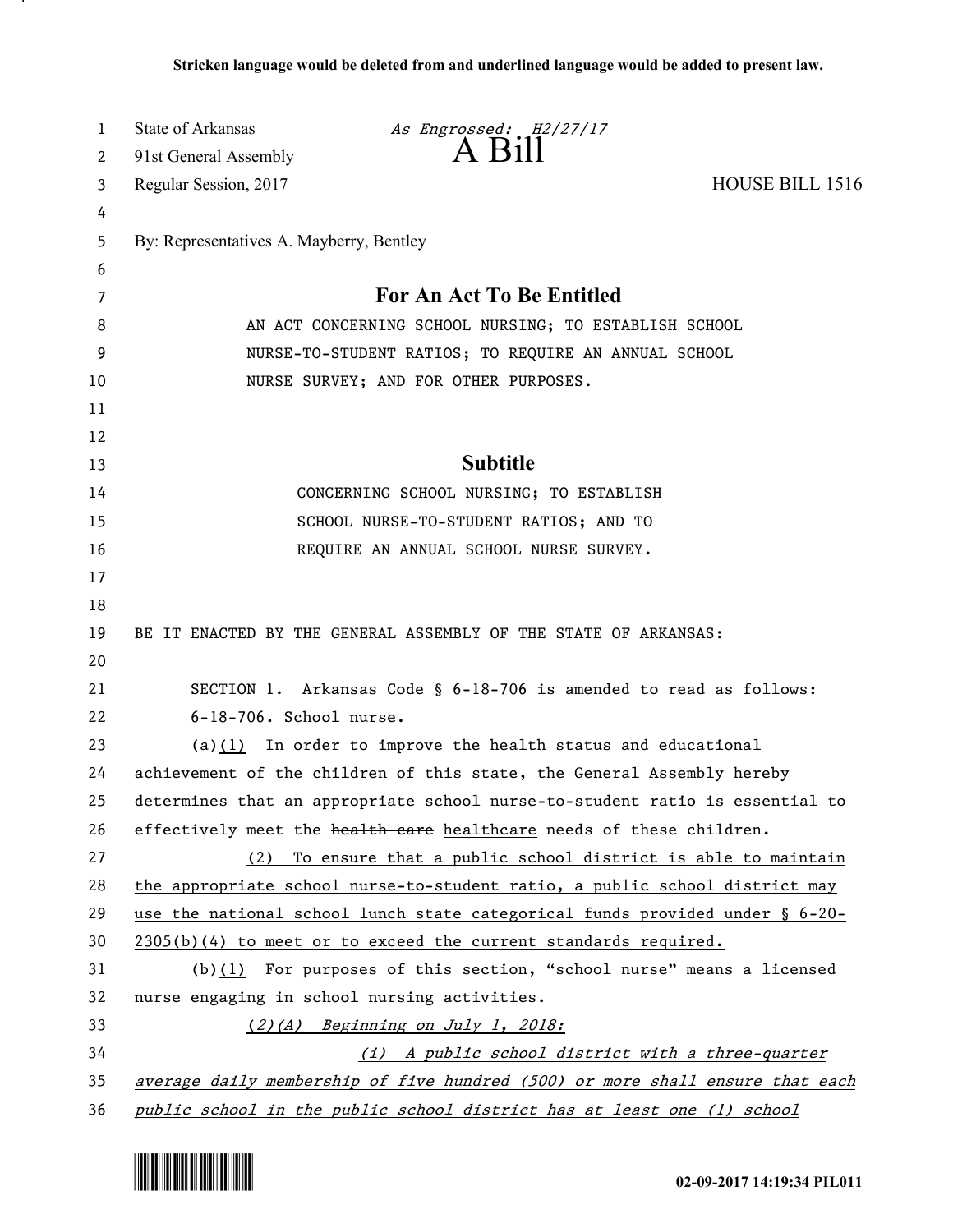| 1  | nurse; and                                                                    |
|----|-------------------------------------------------------------------------------|
| 2  | (ii) A public school district with a three-quarter                            |
| 3  | average daily membership of less than five hundred (500) shall ensure that    |
| 4  | the public school district has at least one (1) registered nurse.             |
| 5  | $(B)(i)$ Except as provided under subdivision $(b)(2)(B)(ii)$                 |
| 6  | of this section, a school nurse hired or contracted with on and after July 1, |
| 7  | 2018, shall be a registered nurse.                                            |
| 8  | (ii) A school nurse who is renewing a contract with                           |
| 9  | a public school district shall not be considered a school nurse hired or      |
| 10 | contracted with on and after July 1, 2018.                                    |
| 11 | (C) If two (2) or more public schools are located within                      |
| 12 | one (1) mile of each other, the public schools may share the school nurse to  |
| 13 | satisfy the requirements of this section.                                     |
| 14 | (D) A licensed practical nurse may be hired to assist a                       |
| 15 | registered nurse if necessary due to the nurse-to-student ratio or student    |
| 16 | acuity levels on the public school campus and if the duties assigned to the   |
| 17 | licensed practical nurse are within the scope of practice as established      |
| 18 | <u>under § 17-87-101 et seq.</u>                                              |
| 19 | (c)(1) Beginning with the $2004-2005$ 2018-2019 school year, $\frac{11}{2}$ a |
| 20 | public school districts district shall have no fewer less than the full-time  |
| 21 | equivalent of one (1) school nurse per seven hundred fifty (750) students or  |
| 22 | the proportionate ratio thereof.                                              |
| 23 | In districts having a high concentration of children with<br>(2)              |
| 24 | disabling conditions as determined by the State Board of Education, the ratio |
| 25 | of school nurses to students should be one (1) to four hundred (400) in those |
| 26 | schools so designated. A public school district is encouraged to use the      |
| 27 | school nurse-to-student ratios for the following nursing acuity levels:       |
| 28 | $(A)(i)$ One (1) school nurse per seven hundred fifty (750)                   |
| 29 | students at nursing acuity Level 1.                                           |
| 30 | (ii) "Nursing acuity Level 1" means the level of                              |
| 31 | school nursing care required for a student with occasional health concerns    |
| 32 | and routine health screenings who sees a nurse at least one (1) time per year |
| 33 | for screening or as needed;                                                   |
| 34 | (B)(i) One (1) school nurse per four hundred (400)                            |
| 35 | students at nursing acuity Level 2.                                           |
| 36 | (ii) "Nursing acuity Level 2" means the level of                              |

02-09-2017 14:19:34 PIL011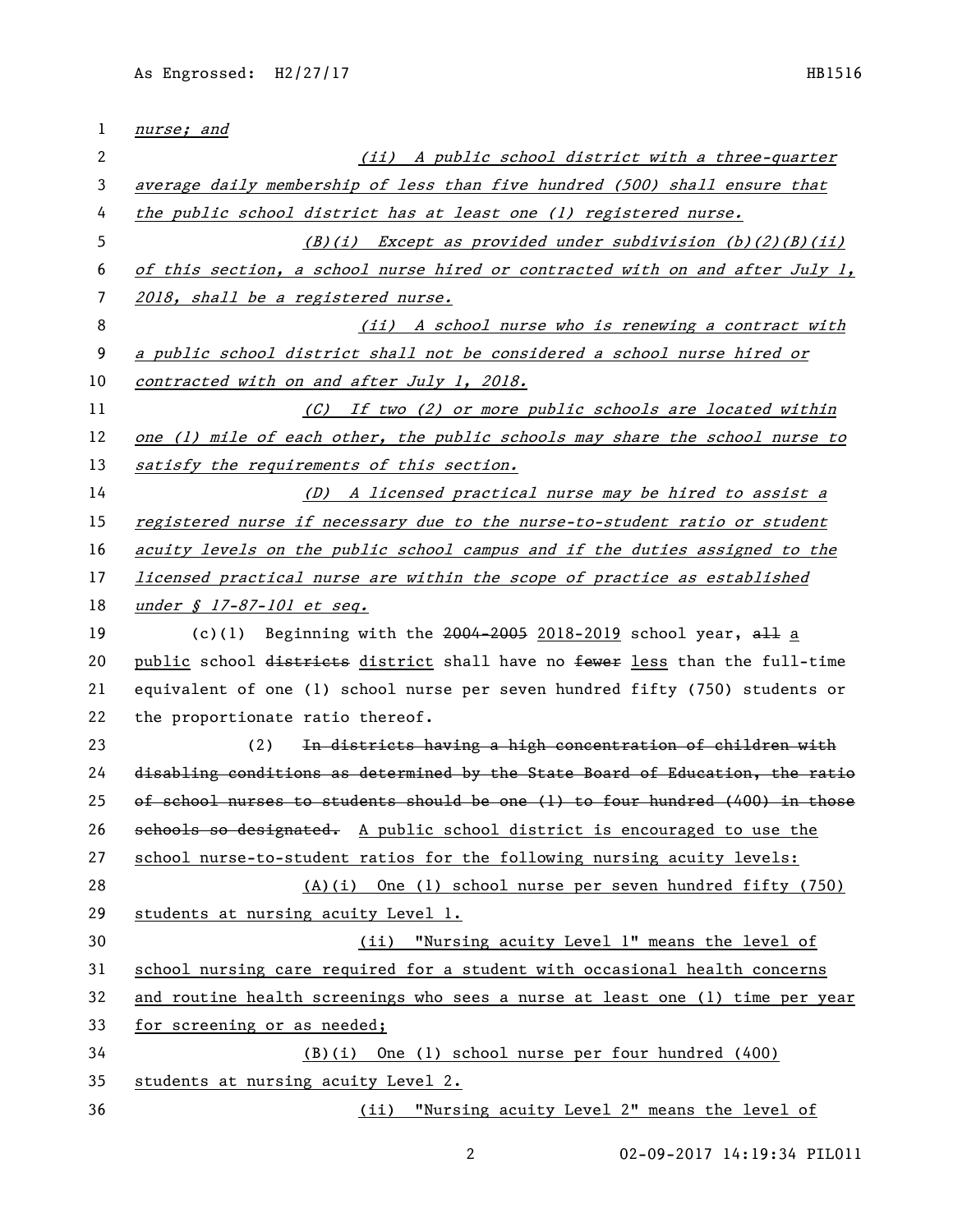As Engrossed: H2/27/17 HB1516

| 1  | school nursing care required for a student who requires an individualized       |
|----|---------------------------------------------------------------------------------|
| 2  | healthcare plan and for a student who has physical, social, or emotional        |
| 3  | conditions that are uncomplicated and predictable and require occasional        |
| 4  | monitoring from biweekly to annually by a nurse;                                |
| 5  | (C)(i) One (1) school nurse per two hundred twenty-five                         |
| 6  | (225) students at nursing acuity Level 3.                                       |
| 7  | "Nursing acuity Level 3" means the level of<br>(iii)                            |
| 8  | school nursing care required for a student with a physical, social, or          |
| 9  | emotional condition that is complex or unstable and requires daily treatment    |
| 10 | and close monitoring by a nurse;                                                |
| 11 | $(D)(i)$ One (1) school nurse per one hundred twenty-five                       |
| 12 | (125) students at nursing acuity Level 4.                                       |
| 13 | "Nursing acuity Level 4" means the level of<br>(ii)                             |
| 14 | school nursing care required for a student with a medically fragile condition   |
| 15 | who has the daily possibility of a life-threatening emergency and requires      |
| 16 | daily monitoring by a nurse; and                                                |
| 17 | (E)(i) One (1) school nurse per one (1) student at nursing                      |
| 18 | acuity Level 5.                                                                 |
| 19 | "Nursing acuity Level 5" means the level of<br>(ii)                             |
| 20 | school nursing care required for a student who requires twenty-four-hour        |
| 21 | nursing care for survival.                                                      |
| 22 | (3) In a district that provides a center for profoundly disabled                |
| 23 | students, the ratio should be one (1) school nurse per one hundred twenty-      |
| 24 | five (125) students at that center.                                             |
| 25 | The school nurse-to-student ratios prescribed in subdivision                    |
| 26 | $(c)(2)$ of this section shall be derived from the results of the annual school |
| 27 | nurse survey under § 6-18-712.                                                  |
| 28 | (d)(1) School nurses may be employed or provided by contract or                 |
| 29 | agreement with other agencies or individuals provided that if the prescribed    |
| 30 | school nurse-to-student ratio ratios and equivalency are maintained.            |
| 31 | However, no a school nurse may not be employed by, or<br>(2)                    |
| 32 |                                                                                 |
| 33 | contract with, any public secondary or elementary school of this state except   |
|    | with the prior approval of the local public school district board of            |
| 34 | directors.                                                                      |
| 35 | $(e)$ (1) The provisions of this section shall be effective only upon the       |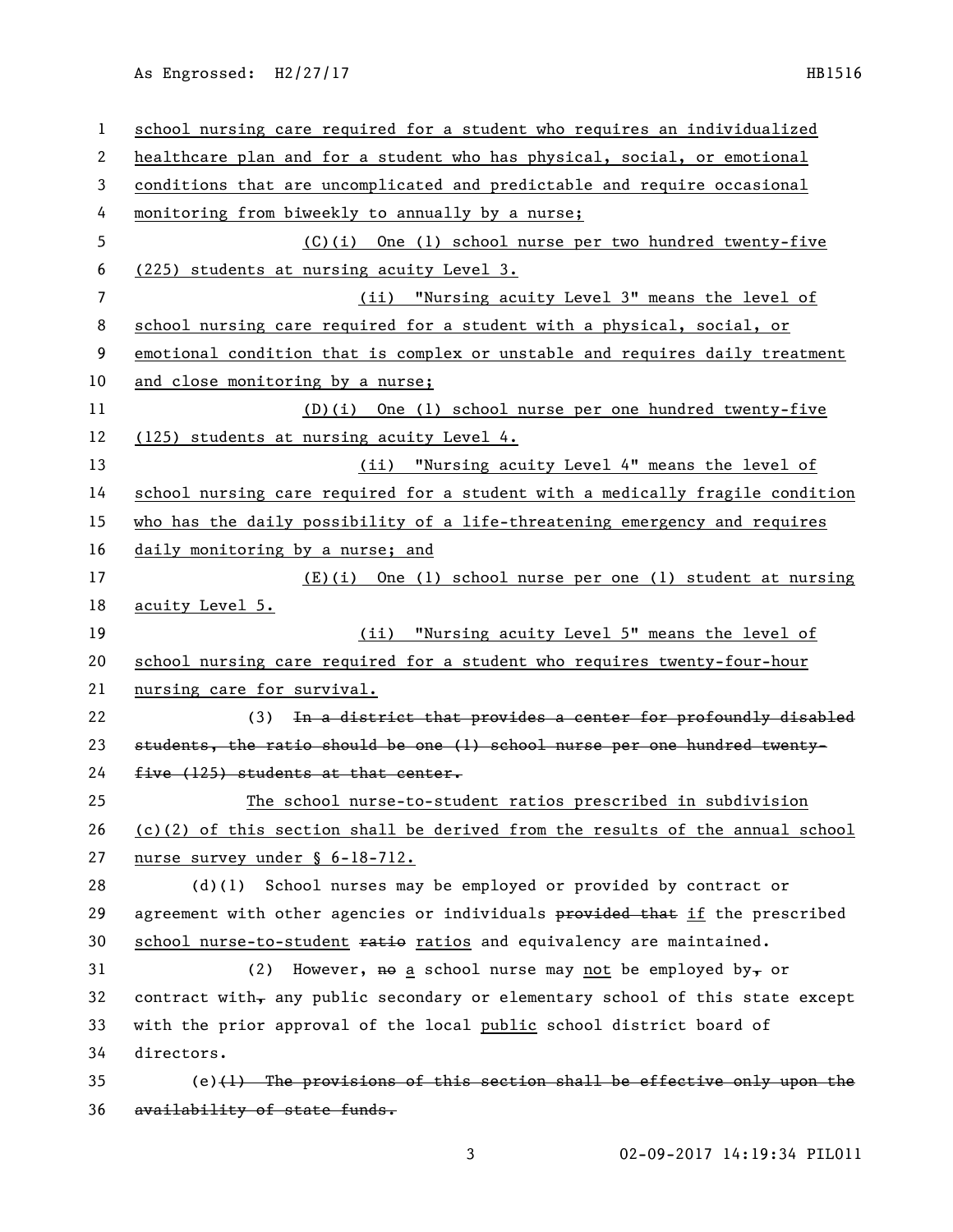| 1  | (2) Available funds shall be distributed to school districts                |
|----|-----------------------------------------------------------------------------|
| 2  | based on the previous year's three-quarter average daily membership.        |
| 3  | A school nurse may work on health-related activities other than the         |
| 4  | practice of nursing in the public school district if time permits.          |
| 5  | (f) The State Board of Education shall send a letter to each public         |
| 6  | school district and each member of the board of directors of each public    |
| 7  | school district that does not meet the requirements under subsection (b) of |
| 8  | this section and subdivision $(c)(1)$ of this section informing the public  |
| 9  | school district and the members of the board of directors of the public     |
| 10 | school district of the violation of the requirements.                       |
| 11 |                                                                             |
| 12 | SECTION 2. Arkansas Code § $6-18-709(g)$ , concerning the annual school     |
| 13 | nurse survey, is repealed.                                                  |
| 14 | $(g)$ Annually, beginning on July 1, 2015, a school district shall          |
| 15 | report the following to the Department of Education:                        |
| 16 | (1) The number of full-time nurses employed by the school                   |
| 17 | district;                                                                   |
| 18 | (2) The number of part-time nurses employed by the school                   |
| 19 | district;                                                                   |
| 20 | (3) The number of full-time nurses with whom the school district            |
| 21 | contracts for service;                                                      |
| 22 | (4) The number of part-time nurses with whom the school district            |
| 23 | contracts for service;                                                      |
| 24 | (5) The level of licensure of each nurse working in the school              |
| 25 | district;                                                                   |
| 26 | (6) The highest degree obtained for each nurse working in the               |
| 27 | school district;                                                            |
| 28 | (7) The amount of pay, including source of funding, for each                |
| 29 | nurse working in the school district; and                                   |
| 30 | (8) The number of students in the school district that are in               |
| 31 | each nursing acuity level as follows:                                       |
| 32 | (A) Level 1 for students with occasional health concerns                    |
| 33 | and routine health screenings at a ratio of one (1) school nurse per seven  |
| 34 | hundred fifty (750) students;                                               |
| 35 | (B) Level 2 for students with healthcare concerns and                       |
| 36 | those that require an individualized healthcare plan at a ratio of one (1)  |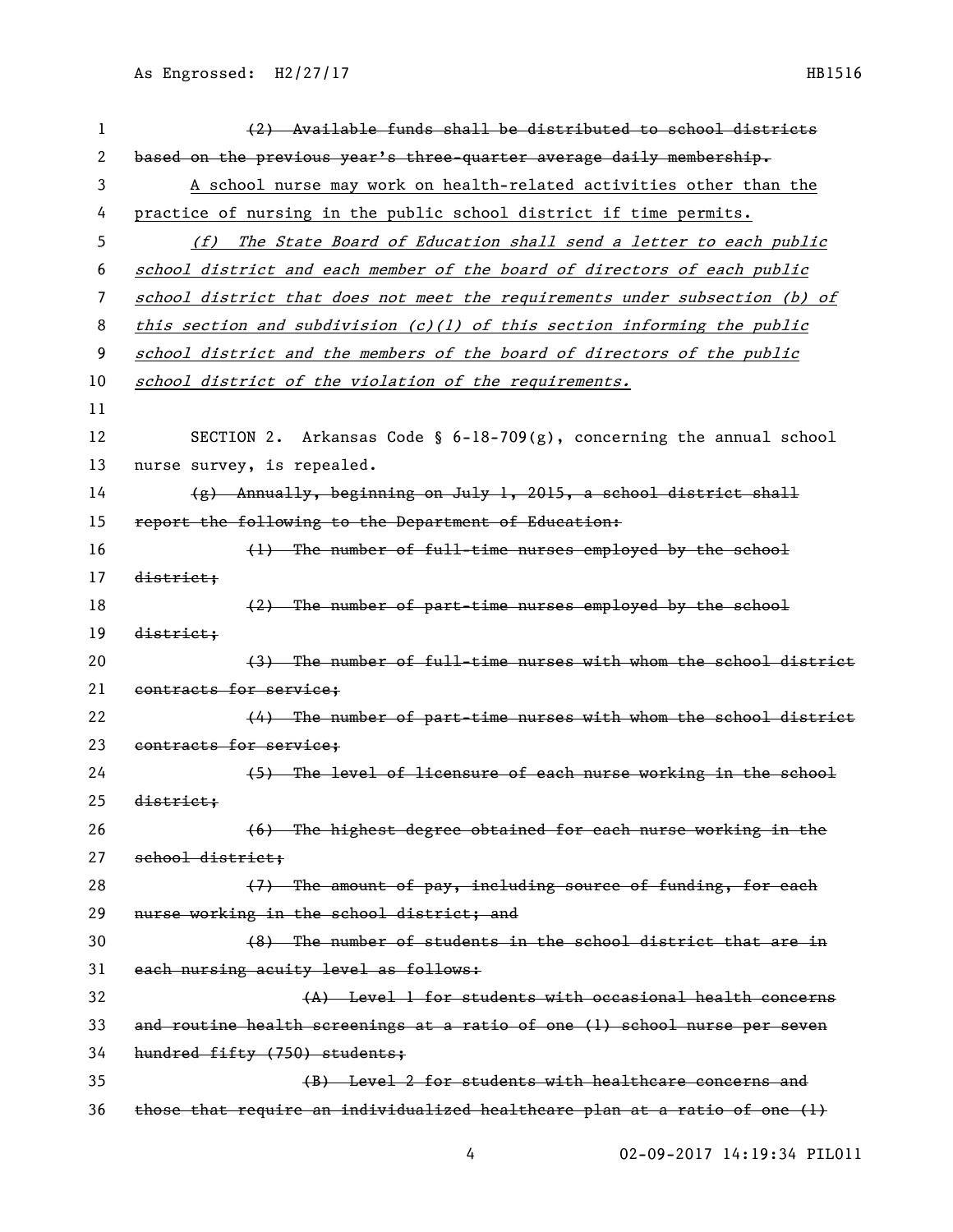```
1 school nurse per four hundred (400) students;
2 (C) Level 3 for students with medically complex conditions 
3 at a ratio of one (1) school nurse per two hundred twenty-five (225) 
4 students;
5 (D) Level 4 for students with medically fragile conditions 
6 at a ratio of one (1) school nurse per one hundred twenty-five (125) 
7 students; and
8 (E) Level 5 for students that are nursing dependent at a
9 ratio of one (1) school nurse per one (1) student.
10
11 SECTION 3. Arkansas Code Title 6, Chapter 18, Subchapter 7, is amended 
12 to add an additional section to read as follows:
13 6-18-712. Annual school nurse survey.
14 (a) Annually, a public school district shall report the following to 
15 the board of directors of the public school district and the Department of 
16 Education:
17 (1) The number of full-time nurses employed by the school 
18 district;
19 (2) The number of part-time nurses employed by the school 
20 district;
21 (3) The number of full-time nurses with whom the school district 
22 contracts for service;
23 (4) The number of part-time nurses with whom the school district 
24 contracts for service;
25 (5) The level of licensure of each nurse employed by or 
26 contracting with the public school district;
27 (6) The highest degree obtained for each nurse employed by or 
28 contracting with the public school district;
29 (7) The amount of pay, including source of funding, for each 
30 nurse employed by or contracting with the public school district; and
31 (8) The number of students in the school district in each 
32 nursing acuity level as follows:
33 (A)(i) Nursing acuity Level 1 at a ratio of one (1) school 
34 nurse per seven hundred fifty (750) students. 
35 (ii) "Nursing acuity Level 1" means the level of 
36 school nursing care required for a student with occasional health concerns
```
02-09-2017 14:19:34 PIL011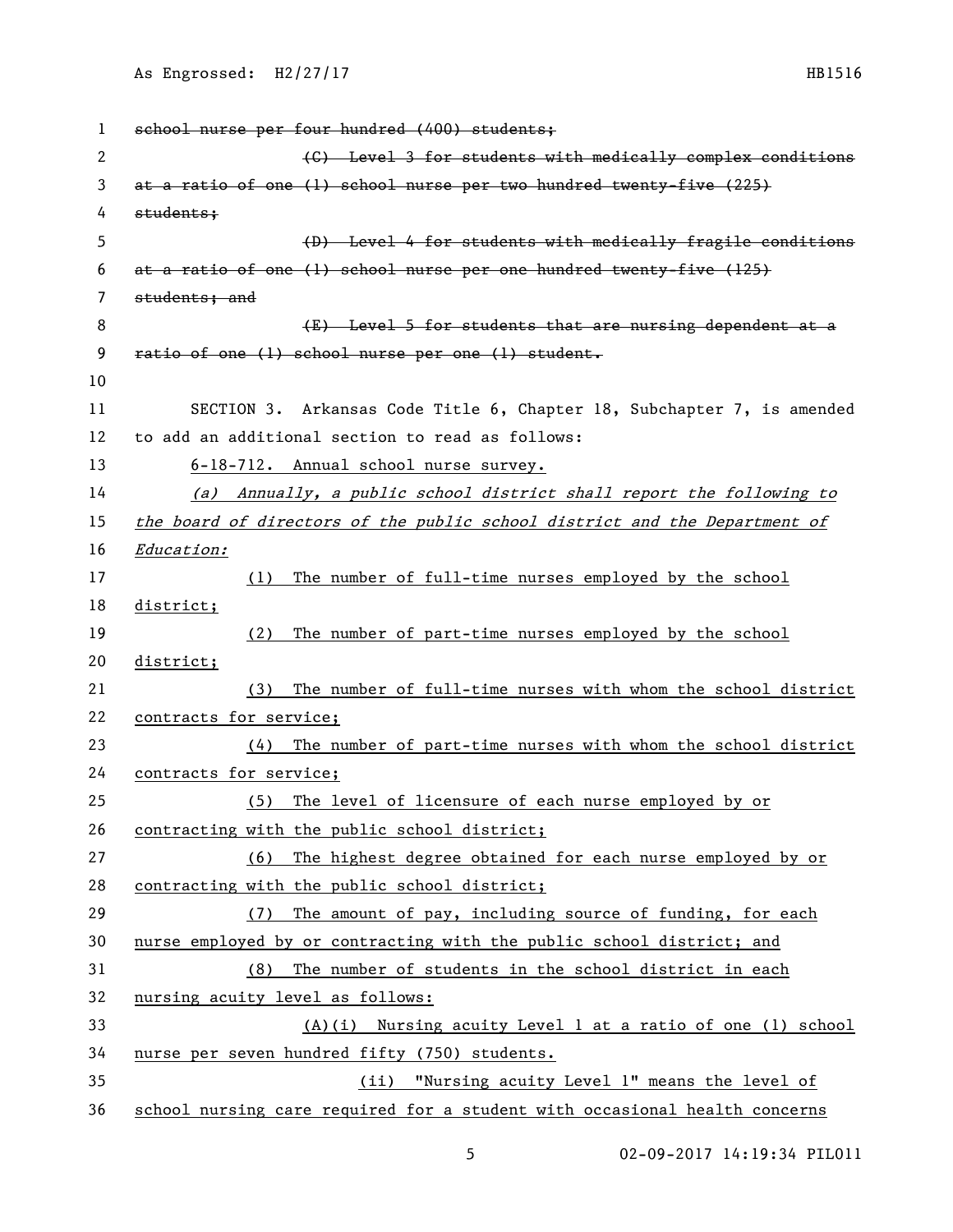As Engrossed: H2/27/17 HB1516

| 1  | and routine health screenings who sees a nurse at least one (1) time per year |
|----|-------------------------------------------------------------------------------|
| 2  | for screening or as needed;                                                   |
| 3  | (B)(i) Nursing acuity Level 2 at a ratio of one (1) school                    |
| 4  | nurse per four hundred (400) students.                                        |
| 5  | (ii) "Nursing acuity Level 2" means the level of                              |
| 6  | school nursing care required for a student who requires an individualized     |
| 7  | healthcare plan and for a student who has physical, social, or emotional      |
| 8  | conditions that are uncomplicated and predictable and require occasional      |
| 9  | monitoring from biweekly to annually by a nurse;                              |
| 10 | $(C)(i)$ Nursing acuity Level 3 at a ratio of one (1) school                  |
| 11 | nurse per two hundred twenty-five (225) students.                             |
| 12 | (ii) "Nursing acuity Level 3" means the level of                              |
| 13 | school nursing care required for a student with a physical, social, or        |
| 14 | emotional condition that is complex or unstable and requires daily treatment  |
| 15 | and close monitoring by a nurse;                                              |
| 16 | $(D)(i)$ Nursing acuity Level 4 at a ratio of one (1) school                  |
| 17 | nurse per one hundred twenty-five (125) students.                             |
| 18 | (ii) "Nursing acuity Level 4" means the level of                              |
| 19 | school nursing care required for a student with a medically fragile condition |
| 20 | who has the daily possibility of a life-threatening emergency and requires    |
| 21 | daily monitoring by a nurse; and                                              |
| 22 | $(E)(i)$ Nursing acuity Level 5 at a ratio of one (1) school                  |
| 23 | <u>nurse per one (1) student.</u>                                             |
| 24 | (ii) "Nursing acuity Level 5" means the level of                              |
| 25 | school nursing care required for a student who requires twenty-four-hour      |
| 26 | nursing care for survival.                                                    |
| 27 |                                                                               |
| 28 | SECTION 4. Arkansas Code § $17-87-102(9)$ , concerning the definition of      |
| 29 | "practice of practical nursing", is amended to read as follows:               |
| 30 | $(9)$ (A) "Practice of licensed practical nursing" means the                  |
| 31 | performance for compensation of nursing practices by a licensed practical     |
| 32 | nurse that are relevant to the care of the ill, injured, or infirm, or the    |
| 33 | delegation of certain nursing practices to other personnel as set forth in    |
| 34 | regulations rules established by the board, under the direction of a          |
| 35 | registered nurse, an advanced practice registered nurse, a licensed           |
| 36 | physician, or a licensed dentist that do not require the substantial          |
|    |                                                                               |

6 02-09-2017 14:19:34 PIL011